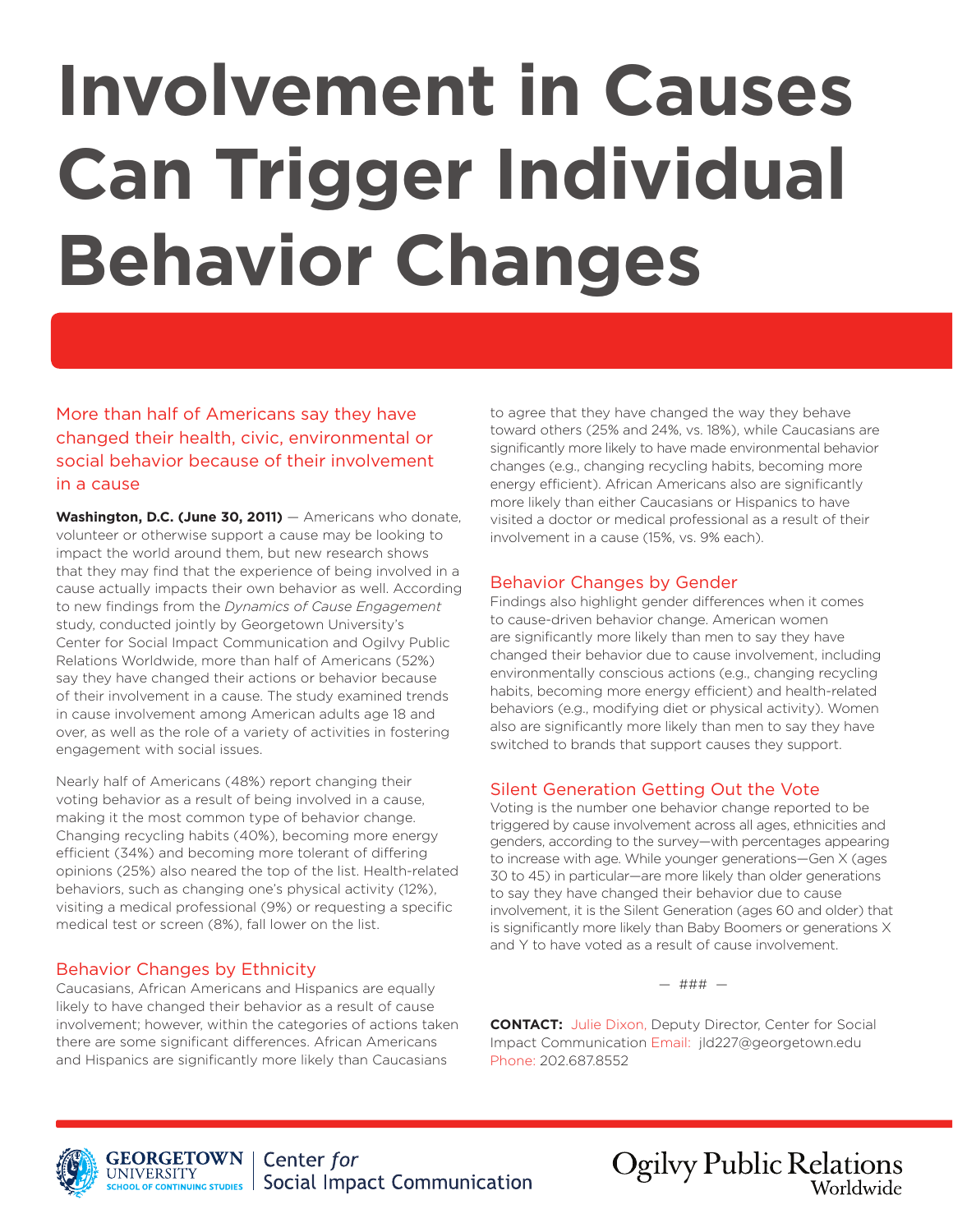# About the Survey

Ogilvy PR and Georgetown University's Center for Social Impact Communication developed the study with the objectives of showcasing trends in cause involvement and evaluating the role of a variety of activities in fostering engagement. An online survey was conducted by TNS Global among a nationally representative sample of 2,000 Americans ages 18 and over. The survey was fielded November 30 to December 22, 2010, and has a margin of error of +/-2.2% at the 95% confidence level. Throughout this report, an asterisk '\*' next to a number indicates a significant difference from the corresponding audience at the 95% level of confidence.

#### **Generation Definitions:**

- Gen Y (Ages 18 to 29)
- Gen X (Ages 30 to 45)
- Baby Boomers (Ages 46 to 60)
- Silent Gen (Age over 60)

The final report summarizing all research findings and offering insights for organizations and practitioners will be released in the upcoming weeks.

#### Key Findings

#### **Behavior Change and Cause Involvement**

More than half of Americans say they have changed their behavior as a result of their involvement in a cause; this figure is higher among women and Generation X.



# **I have changed my actions or behavior because of my involvement in a cause**



**Don't Know** 

#### **Types of Behavior Change as a Result of Cause Involvement** Based on their involvement in a cause, Americans have made changes to their behavior including voting, changing recycling habits, becoming more energy efficient, becoming a volunteer and becoming more tolerant of differing opinions. **2% 21% 20% 18% 17% 15% 14% 12% 11% 10% 9% 9% 8% 48% 40% 34% 31% 25% Registered to vote Changed the way I behaved towards others Socialized with different people Changed my diet Became an organ donor Switched to brands/designers that supported causes I supported Changed my physical activity Served as a designated driver Apologized to others Went to see a doctor or medical professional Became a mentor Requested a specific medical test or screen Changed jobs Voted Changed recycling habits Became more energy efficient Became a volunteer Became more tolerant of differing opinions**



**GEORGETOWN** Center for **UNIVERSITY Social Impact Communication** SCHOOL OF CONTINUING STUDIES

**Ogilvy Public Relations** Worldwide